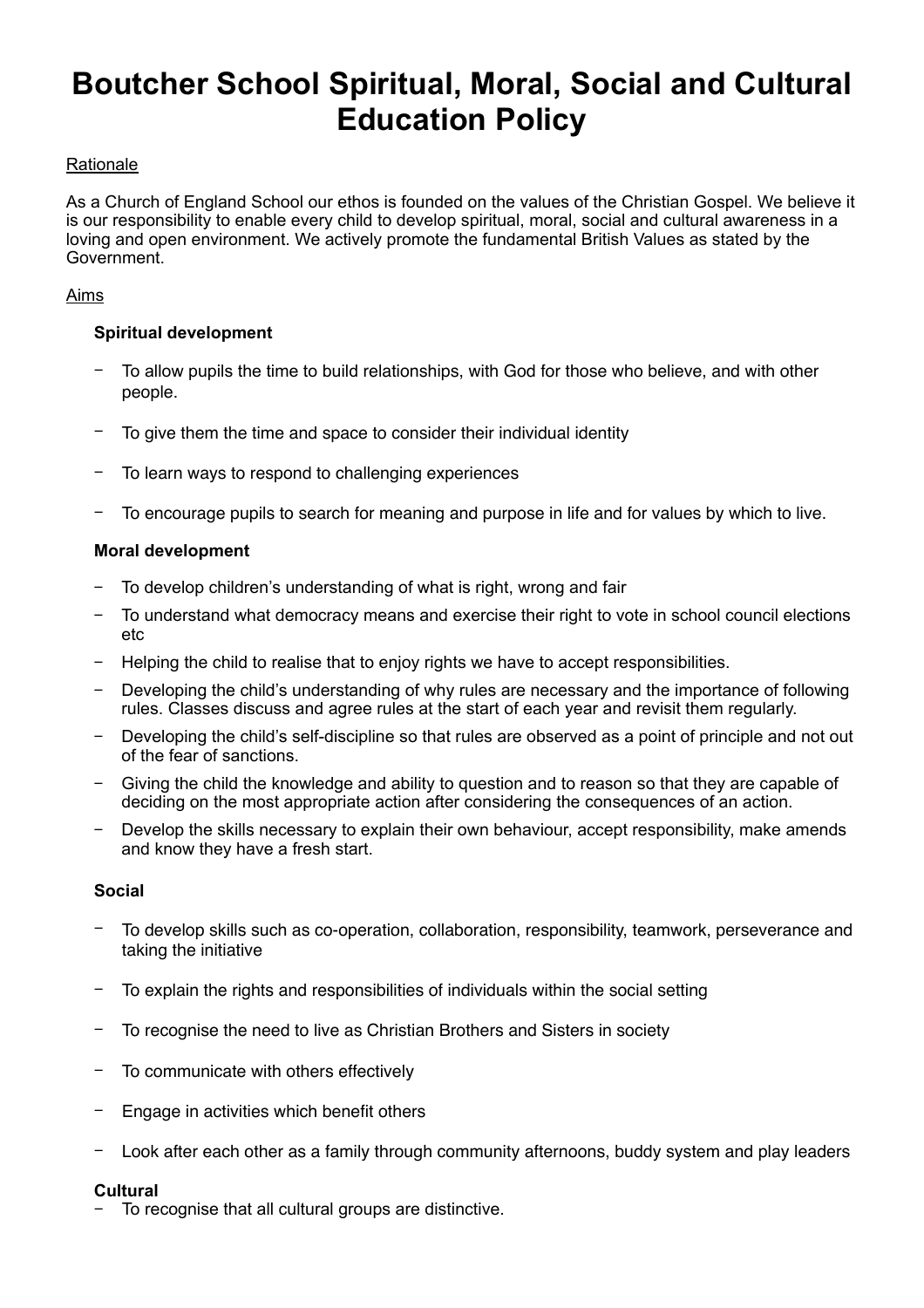- To understand culture is embodied in shared beliefs, knowledge, customs and values of a group
- − To appreciate the distinctive features of their own culture and those of others
- To respect others' cultures
- To participate in activities that celebrate culture including our annual carnival, making the most of music and dance opportunities
- To allow children the time to answer questions such as "Who am I" and "Where do I fit in?"

#### **British Values**

#### **Democracy**

- Taught about the democratic system through school elections and mock elections<br>- Visits to parliament and councillors visiting school
- Visits to parliament and councillors visiting school
- History topics such as WW2, Romans, Greeks and Islamic Civilisation

#### Rule of Law

- Taught rights and responsibilities
- Visits by the police and community officers
- Citizenship course run by the borough

#### Individual Liberty

-Taught to be aware and how to stay safe online

-Taught to make safe choices and educated in doing so through the curriculum e.g. Re, Science, PSHE, PE, Computing etc

#### Mutual Respect

- Mutual respect is at the heart of our school ethos.
- Children learn that their behaviour has an effect on their own rights and those of others.
- All members of the school community treat each other with respect. We reinforce the understanding that we are all equal with different qualities, backgrounds, interests and personalities. We celebrate personal achievements and interests.

Tolerance of those of Different Faiths and Beliefs

-In an area which is culturally diverse, we place a great emphasis on celebrating diversity with the children. Our RE, PSHE and SMSC teaching reinforce this.

-Members of different faiths or religions are encouraged to share their knowledge to enhance learning within classes and the school.

-Children visit places of worship that are important to different faiths.

-We do not tolerate any form of bullying and children take part in various events and activities yearly during Anti-Bullying week.

-We celebrate a range of faiths by bring pupils and their families together to celebrate and share their culture through music and food tasting.

#### Equal Opportunities Statement

At Boutcher School we are committed to ensuring Spiritual, Moral, Social and Cultural Education is suitable for all children and inclusive to all ranges of abilities, social and cultural backgrounds, physical and emotional needs.

#### Organisation and delivery

Spiritual, Moral, Social and Cultural development and British Values will be achieved through the whole curriculum which includes the subjects taught (in particular Religious Education) and the activities and experiences which make up the broader curriculum.

There will be opportunities for development in the four areas through the following:

- Community afternoons
- Group and team work within the curriculum:
- Quiet times for thought and reflection within the class and at assembly time and services;
- Exploring feelings and emotions within class, at assemblies and in Circle Time;
- School Council